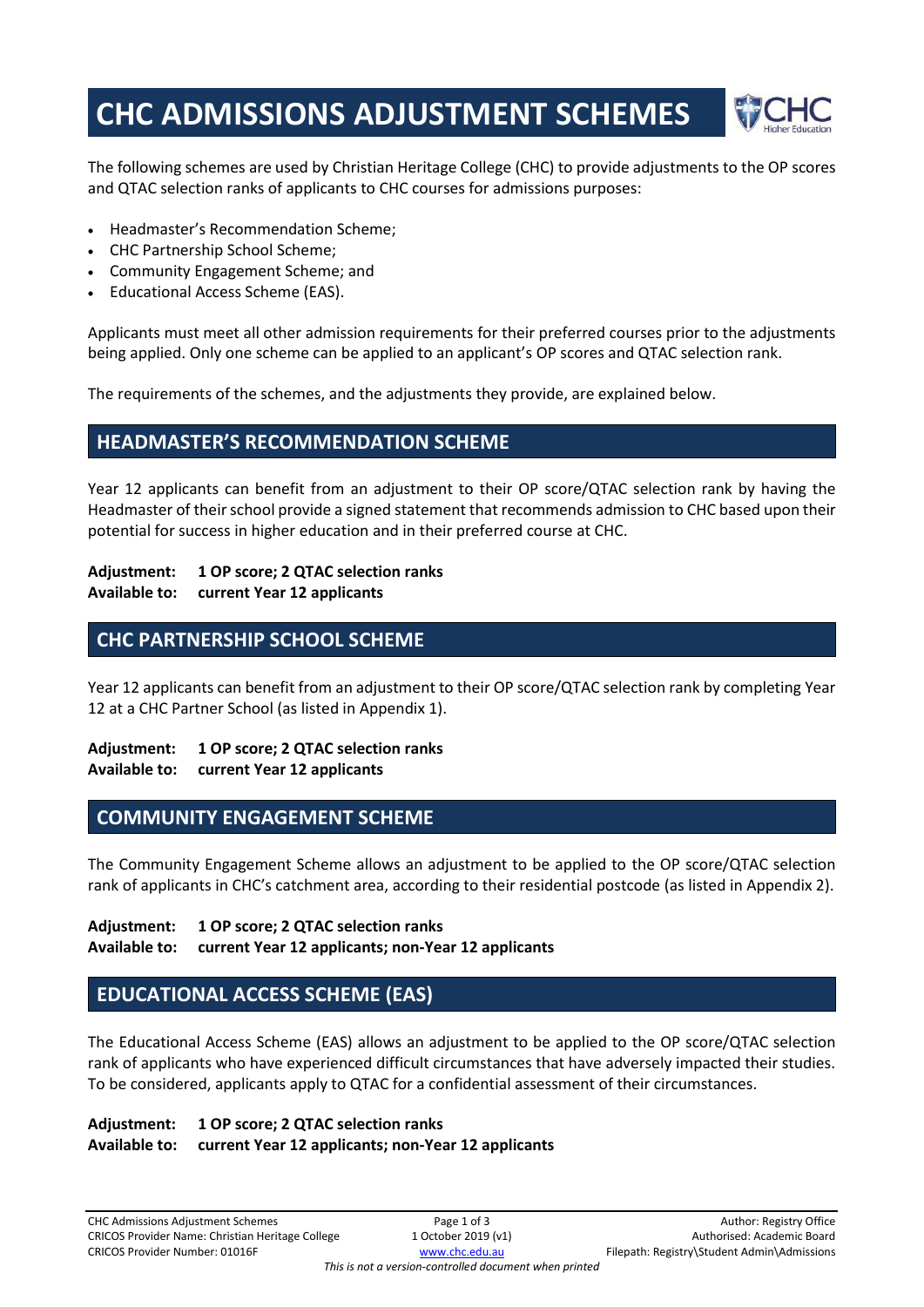## **APPENDIX 1: CHC PARTNER SCHOOLS**

The following are the schools to which the CHC Partnership School Scheme applies (as at June 2019):

| <b>Partner Schools by locality</b>      | <b>Partner Schools by locality</b>     |
|-----------------------------------------|----------------------------------------|
| <b>Brisbane</b>                         | <b>Regional Queensland</b>             |
| Alta 1 College - Caboolture             | <b>Bundaberg Christian College</b>     |
| Annandale Christian College             | <b>Burnett Youth Learning Centre</b>   |
| Arethusa College (Deception Bay Campus) | Carinity Education - Glendyne          |
| Arethusa College (Spring Hill Campus)   | Calvary Christian College (Townsville) |
| Australian Christian College - Moreton  | Cooloola Christian College             |
| <b>Brisbane Christian College</b>       | Dalby Christian College                |
| Citipointe Christian College            | Discovery Christian College            |
| Calvary Christian College (Carbrook)    | <b>Emerald Christian College</b>       |
| Carinity Education - Southside          | Faith Baptist Christian School         |
| <b>Genesis Christian College</b>        | Freshwater Christian College           |
| Good Shepherd Christian School          | <b>Heights College</b>                 |
| <b>Groves Christian College</b>         | <b>Highlands Christian College</b>     |
| Livingstone Christian College           | Jubilee Christian College              |
| <b>Mueller College</b>                  | Lighthouse Christian School            |
| Northside Christian College             | <b>Mackay Christian College</b>        |
| Parklands Christian College             | Riverside Christian College            |
| <b>Redlands College</b>                 | Toowoomba Christian College            |
| <b>Staines Memorial College</b>         | <b>Trinity College</b>                 |
| Westside Christian College              | <b>Victory College</b>                 |
| <b>Sunshine Coast</b>                   | <b>Warwick Christian College</b>       |
| Caloundra Christian College             | Whitsunday Christian College           |
| Glasshouse Christian College            | Interstate                             |
| Nambour Christian College               | Flinders Christian Community College   |
| <b>Suncoast Christian College</b>       | Pacific Coast Christian School         |
| Coolum Beach Christian College          | Penrith Christian School               |
| <b>Gold Coast</b>                       |                                        |
| <b>Emmanuel College</b>                 |                                        |
| <b>Hillcrest Christian College</b>      |                                        |
| King's Christian College                |                                        |